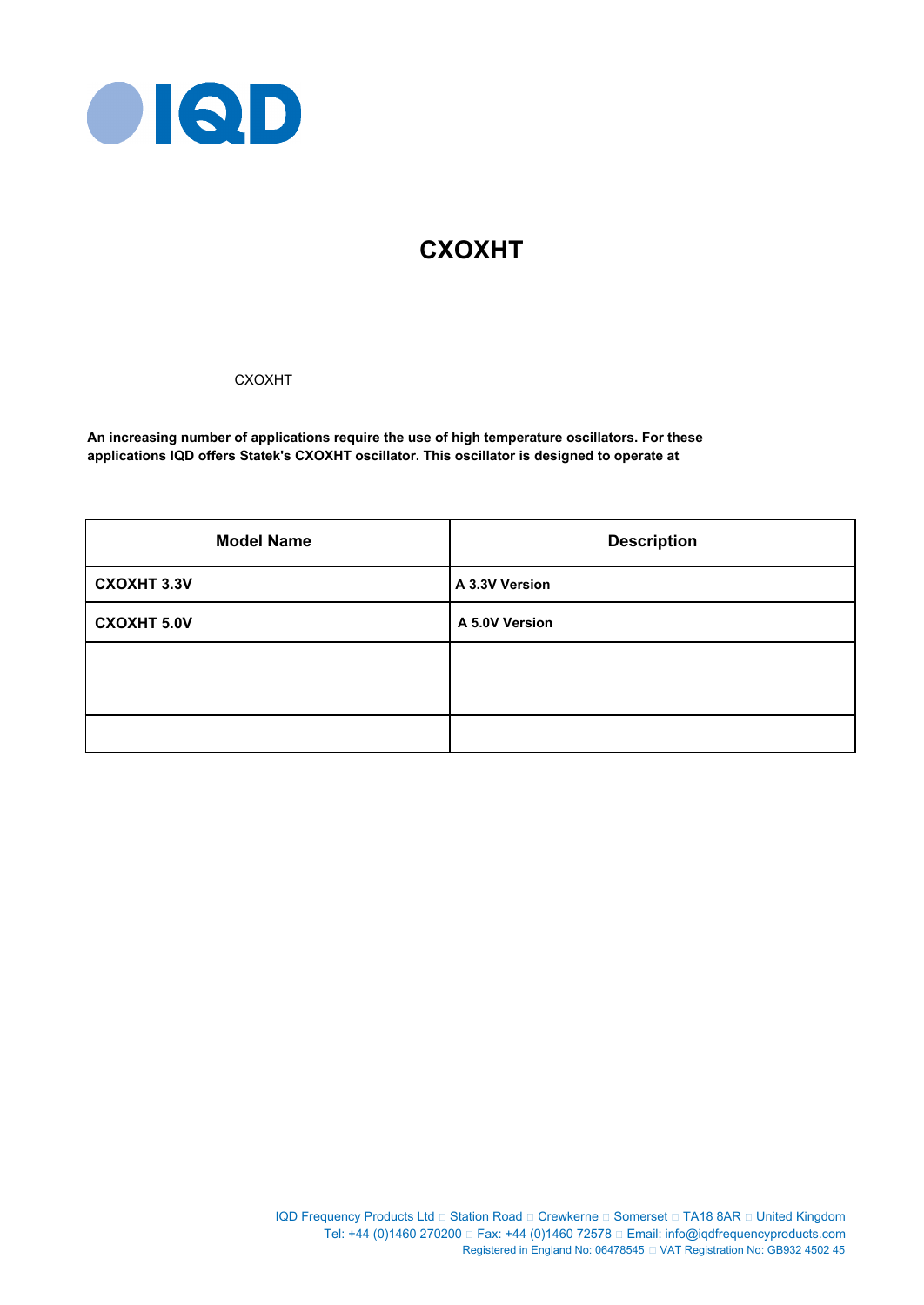



## **ISSUE 1; March 2022**

#### **Description**

- This product is designed and manufactured by Statek Corporation in California, USA and distributed by IQD. An increasing number of applications require the use of high temperature oscillators. For these applications IQD offers Statek's CXOXHT oscillator. This oscillator is designed to operate at temperatures up to 200°C with high shock survivability.
- -HG-SM1 HG-SM1 (Gold plated, RoHS compliant, 10000G)  $\blacksquare$
- $\blacksquare$ -HG-SM5 HG-SM5 (Solder dipped, RoHS compliant, 10000G)
- -SM1 SM1 (Gold plated, RoHS compliant, 3000G)
- $\blacksquare$ -SM5 SM5 (Solder dipped, RoHS compliant, 3000G)
- FEATURES:  $\blacksquare$ High temperature operation up to 200°C Excellent stability over temperature Fast start-up High shock resistance CMOS and TTL compatible Optional output enable/disable Low EMI emission Hermetically sealed ceramic package
- **APPLICATIONS:** Industrial - Downhole instrumentation Rotary shaft sensors Underground boring tools
- Please note that all data is only valid at 25°C unless otherwise  $\blacksquare$ stated.

#### **Frequency Parameters**

- Frequency 1.0MHz to 50.0MHz  $\blacksquare$ Frequency Tolerance ±50.00ppm  $\blacksquare$ Tolerance Condition @ 25°C  $\blacksquare$  $\blacksquare$ Frequency Stability ±100.00ppm to ±200.00ppm Ageing the top of the top of the top of the top of the top of the top of the top of the top of the top of the t Ageing: ±100pm max @ 200°C
- 
- Operable Temperature Range: -55 to 200°C

#### **Electrical Parameters**

Supply Voltage 3.3V ±10%  $\blacksquare$ ä,

- Supply Current (typical): 3.0mA @ 24MHz
- 5.0mA @ 32MHz 6.0mA @ 50MHz

Supply Voltage (absolute maximum rating): -0.5V to 4.0V

#### **Operating Temperature Ranges**

- 25 to 150°C
- 25 to 175°C
- $\blacksquare$  25 to 200 $^{\circ}$ C

# **Output Details**

- $\blacksquare$ Output Compatibility CMOS
- Drive Capability 15pF



#### **Outline (mm) -SM1 = SM1 (Gold plated, RoHS compliant, 3000G)**



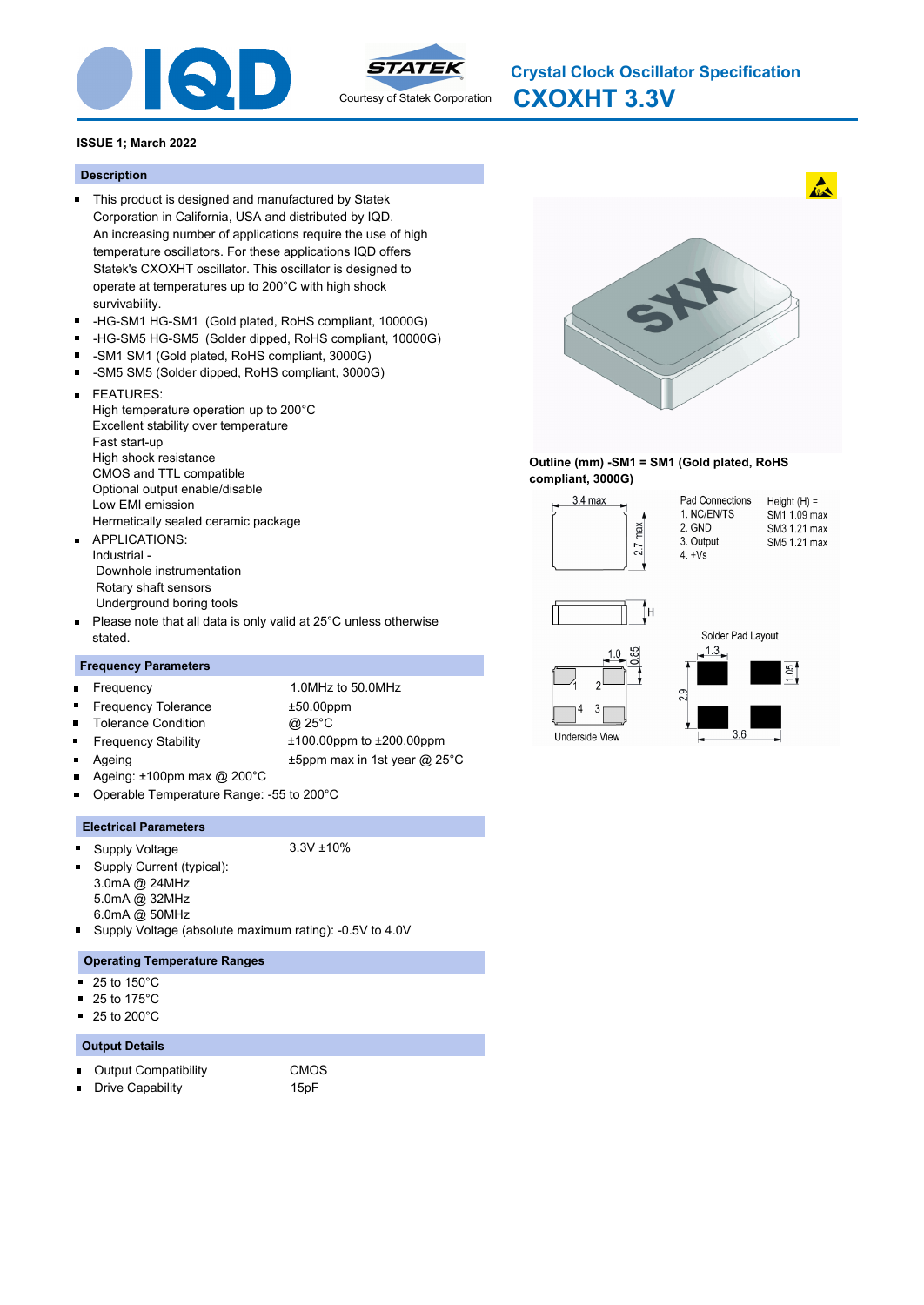



**CXOXHT 3.3V Crystal Clock Oscillator Specification**

# **ISSUE 1; March 2022**

# **Output Control**

- Start Up Time: 5ms max  $\blacksquare$
- Enable/Disable: п Logic 1 to pad 1, output enabled Logic 0 to pad 1, output disabled, output goes to high impedance state, current consumption very low. Internal oscillator stops.
- $\blacksquare$ No Connection (NC): Pad 1 No Connection
- Tri State:

Logic 1 to pad 1, output enabled Logic 0 to pad 1, output disabled, output goes to high impedance state, current consumption low. Internal oscillator continues to function.

# **Environmental Parameters**

- Shock (Std): 5000G, 0.3ms, 1/2 sine  $\blacksquare$ Shock (HG): 10000G, 0.3ms 1/2 sine
- Vibration: MIL-STD-202G, Method 204D, Condition D: 20G, 10-2000Hz swept sine
- Note: Random Vibration test is also available please contact an IQD
- Sales Office
- $\blacksquare$ Storage Temperature Range: -55 to 125°C
- $\blacksquare$ Expected life at 200°C is in excess of 1500hrs

# **Manufacturing Details**

Maximum Process Temperature: 260°C max for 20sec max

## **Ordering Information**

- Frequency\* Model\* Termination Variant\* Shock Rating\* **Output** Frequency Tolerance (@ 25°C) Frequency Stability\* Operating Temperature Range\* Pad 1 Function\* (\*minimum required)
- **Termination Variants:** SM1 = Gold Plated SM5 = Solder Dipped
- Stock Ratings: Standard = blank High Stock = HG
- Pad 1 Function Options: EN = Enable/Disable TS = Tri-State NC = No connection
- **Example** 10.0MHz CXOXHT 3.3V-SM1 CMOS ±50ppm ±175ppm 25 to 200C TS

# **Compliance**

- RoHS Status (2015/863/EU) Optional  $\blacksquare$
- REACh Status **Compliant**  $\blacksquare$
- MSL Rating (JDEC-STD-033): Not Applicable

# **Packaging Details**

- Pack Style: Tray Supplied on a tray Pack Size: 1
- Pack Style: Reel Tape & reel in accordance with EIA-481-D Pack Size: 1,000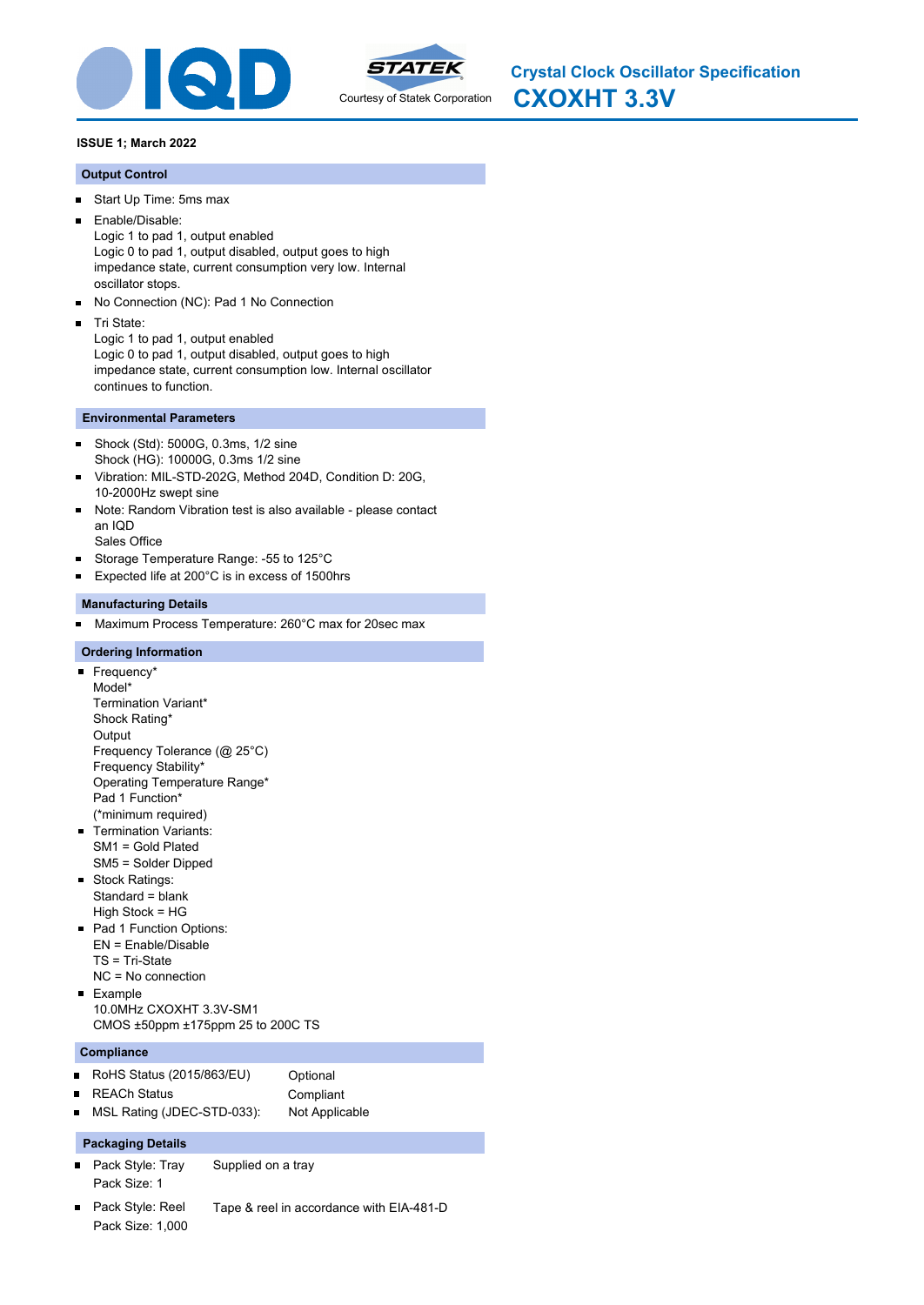



#### **ISSUE 1; March 2022**

#### **Electrical Specification - maximum limiting values [3.3V ±10%](http://www.statek.com)**

| Frequency<br>Min | Frequency<br>Max | Temperature<br>Range | <b>Stability</b><br>(Min) | Current<br><b>Draw</b>   | <b>Rise and Fall</b><br>Time | <b>Duty Cycle</b> |
|------------------|------------------|----------------------|---------------------------|--------------------------|------------------------------|-------------------|
|                  |                  | °C                   | ppm                       | mA                       | ns                           | %                 |
| 1.0MHz           | 50.0MHz          | 25 to 150            | ±100.0                    | $\overline{\phantom{0}}$ | 10                           | 40/60%            |
|                  |                  | 25 to 175            | ±150.0                    | $\overline{\phantom{0}}$ | 10                           | 40/60%            |
|                  |                  | 25 to 200            | ±175.0                    | $\overline{\phantom{a}}$ | 10                           | 40/60%            |

*This document was correct at the time of printing; please contact your local sales office for the latest version. Click to view latest version on our website.*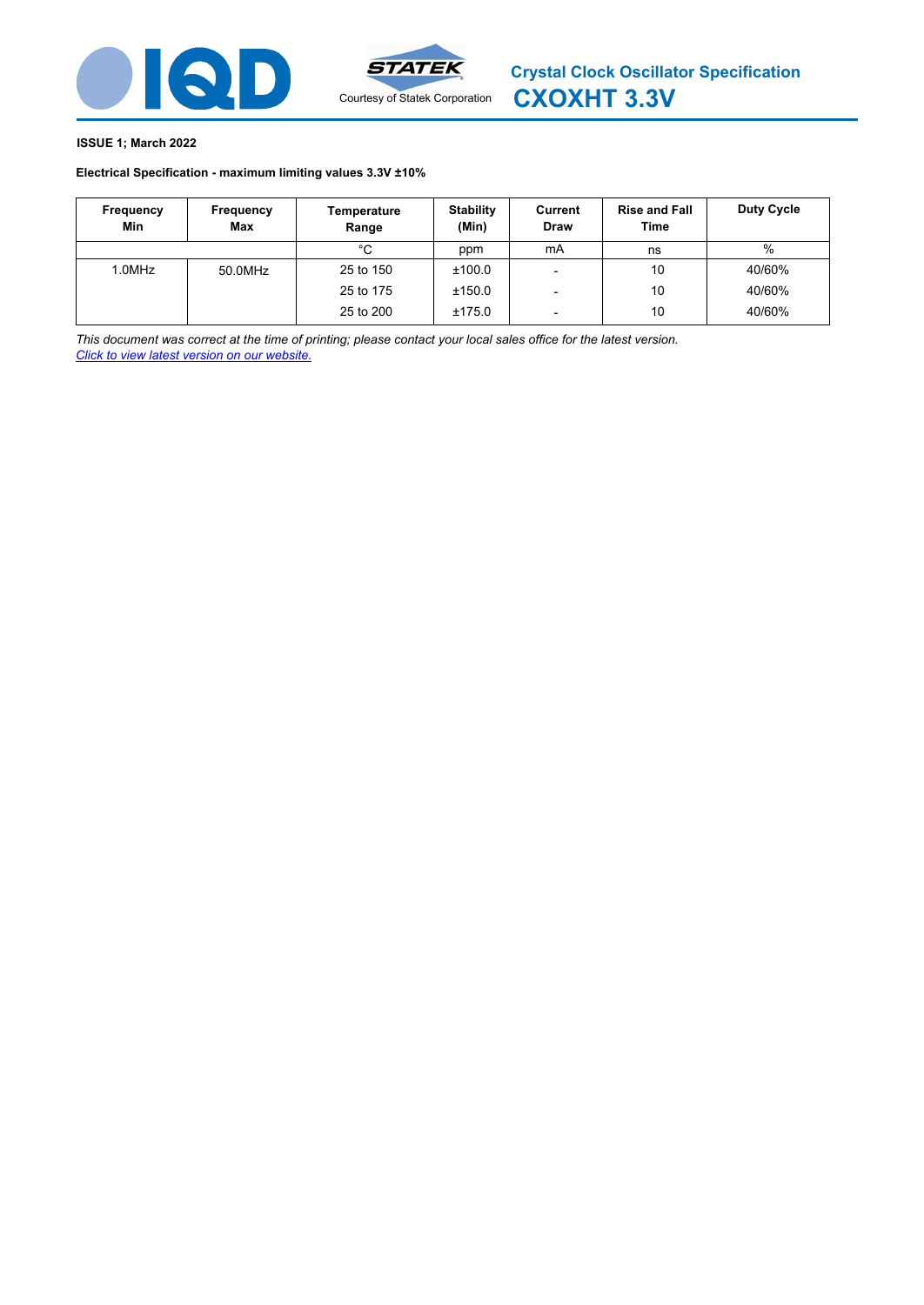



# **CXOXHT 5.0V Crystal Clock Oscillator Specification**

#### **ISSUE 1; June 2019**

#### **Description**

- This product is designed and manufactured by Statek Corporation in California, USA and distributed by IQD. An increasing number of applications require the use of high temperature oscillators. For these applications, IQD offers Statek's CXOXHT oscillator. This oscillator is designed to operate at temperatures up to 200°C with high shock survivability.
- -HG-SM1 HG-SM1 (Gold plated, RoHS compliant, 10000G)  $\blacksquare$
- $\blacksquare$ -HG-SM5 HG-SM5 (Solder dipped, RoHS compliant, 10000G)
- -SM1 SM1 ( Gold plated, RoHS compliant )
- -SM5 SM5 ( Solder dipped, RoHS compliant )  $\blacksquare$
- Please note that all data is only valid at 25°C unless otherwise  $\blacksquare$ stated.

## **Frequency Parameters**

- Frequency 1.0MHz to 50.0MHz
	-
- Frequency Tolerance ±50.00ppm
	- Frequency Stability ±100.00ppm to ±200.00ppm
- - Ageing **EXALL** 25<sup>°</sup>C **±5ppm** max in 1st year at 25<sup>°</sup>C
- Ageing: ±100pm max @ 200°C Operable Temperature Range: -55 to 225°C

#### **Electrical Parameters**

- Supply Voltage 5.0V ±10% m.
- Supply Voltage (absolute maximum rating): -0.5V to 7.0V

#### **Operating Temperature Ranges**

- 25 to 150°C
- 25 to 175°C
- 25 to 200°C

#### **Output Details**

 $\blacksquare$ 

Output Compatibility CMOS  $\blacksquare$ 

Drive Capability **15pF** 

- **Output Control**
- Start Up Tme: 5ms max  $\blacksquare$
- Enable/Disable:  $\blacksquare$ Logic 1 to pad 1, output enabled Logic 0 to pad 1, output disabled, output goes to high impedance state, current consumption very low. Internal oscillator stops.
- No Connection (NC): Pad 1 No Connection  $\blacksquare$
- $\blacksquare$ Tri State:

Logic 1 to pad 1, output enabled Logic 0 to pad 1, output disabled, output goes to high impedance state, current consumption low. Internal oscillator continues to function.

#### **Environmental Parameters**

- Shock: 5000G, 0.3ms, 1/2 sine  $\blacksquare$
- Vibration MIL-STD-202G, Method 204D, Condition D: 20G, 10-2000Hz swept sine
- Storage Temperature: -55 to 125°C



#### **Outline (mm) -SM1 = SM1 ( Gold plated, RoHS compliant )**



Underside View